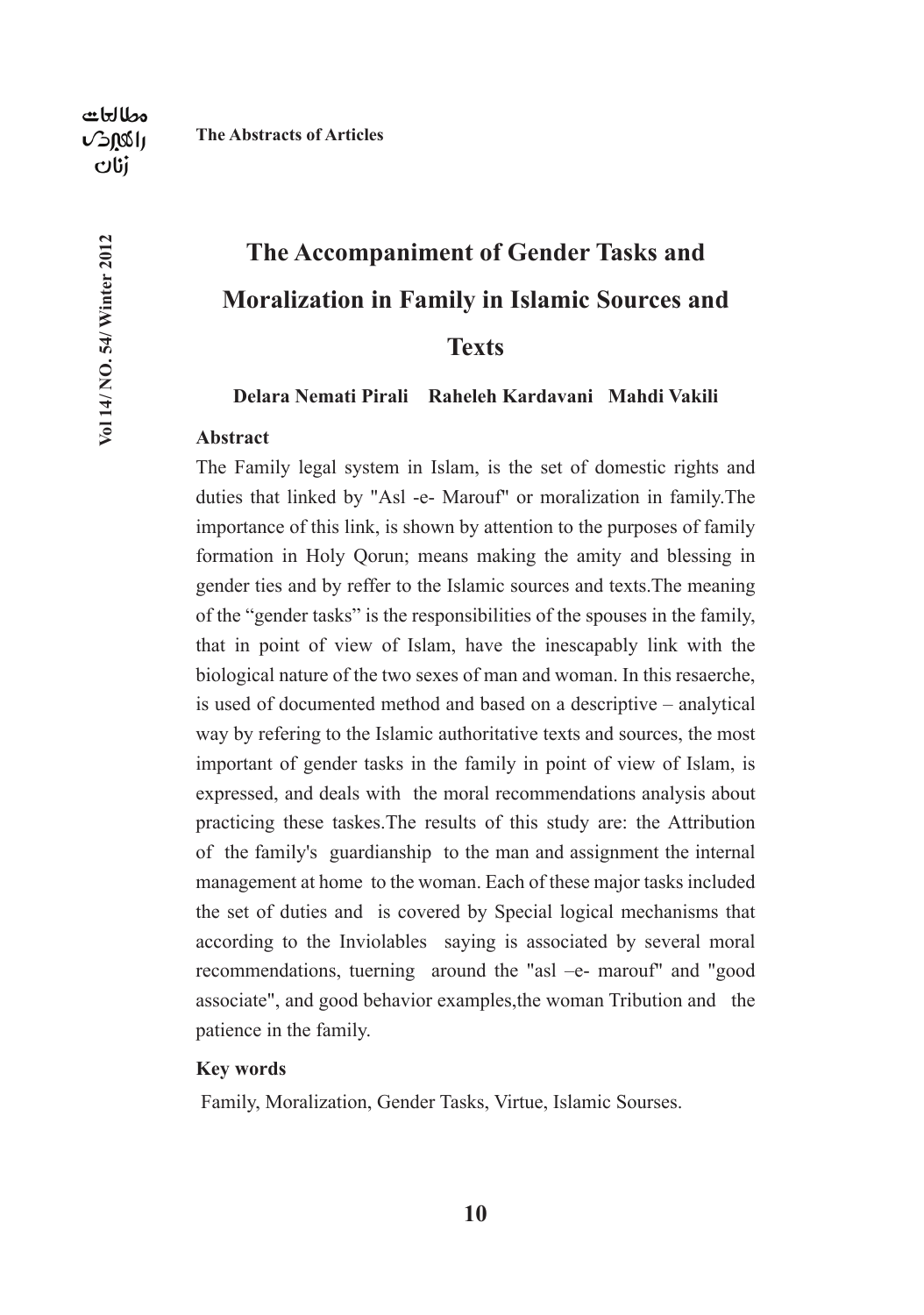7o114/ NO. 54/ Winter 2012

## **Position and Impact of the Best Interest in Guardianship of Children from the Perspective of Law and Islamic Jurisprudence**

**Mohammad Mahdi Meghdadi**

#### **Abstract**

One of the important cases in which the interests of the implication of the Islamic law has an essential role and in which to decide how to implement is entrusted to the people themselves is the Guardianship(Welaya) of the children. Due to the disability of the children, the scope of the guardianship of them is very vast and it is the best interests of the children that can limit this scope and justify the guardianship system. However, there are various questions in this regard that have not received due attention. It is feared that this ignorance may lead to the loss of the children's rights or the abuse by the guardians of the children.Therefore regarding this issue and questions, this paper tries to deal with 5 topics concerning the best interests: their concept; importance and position; their impact on guardianship; the enforcement of guardianship; their relativity and changeability.

#### **Key words**

 Best Interests, Children Rights, Guardianship, Relativity of Interests, Changeability of Interests.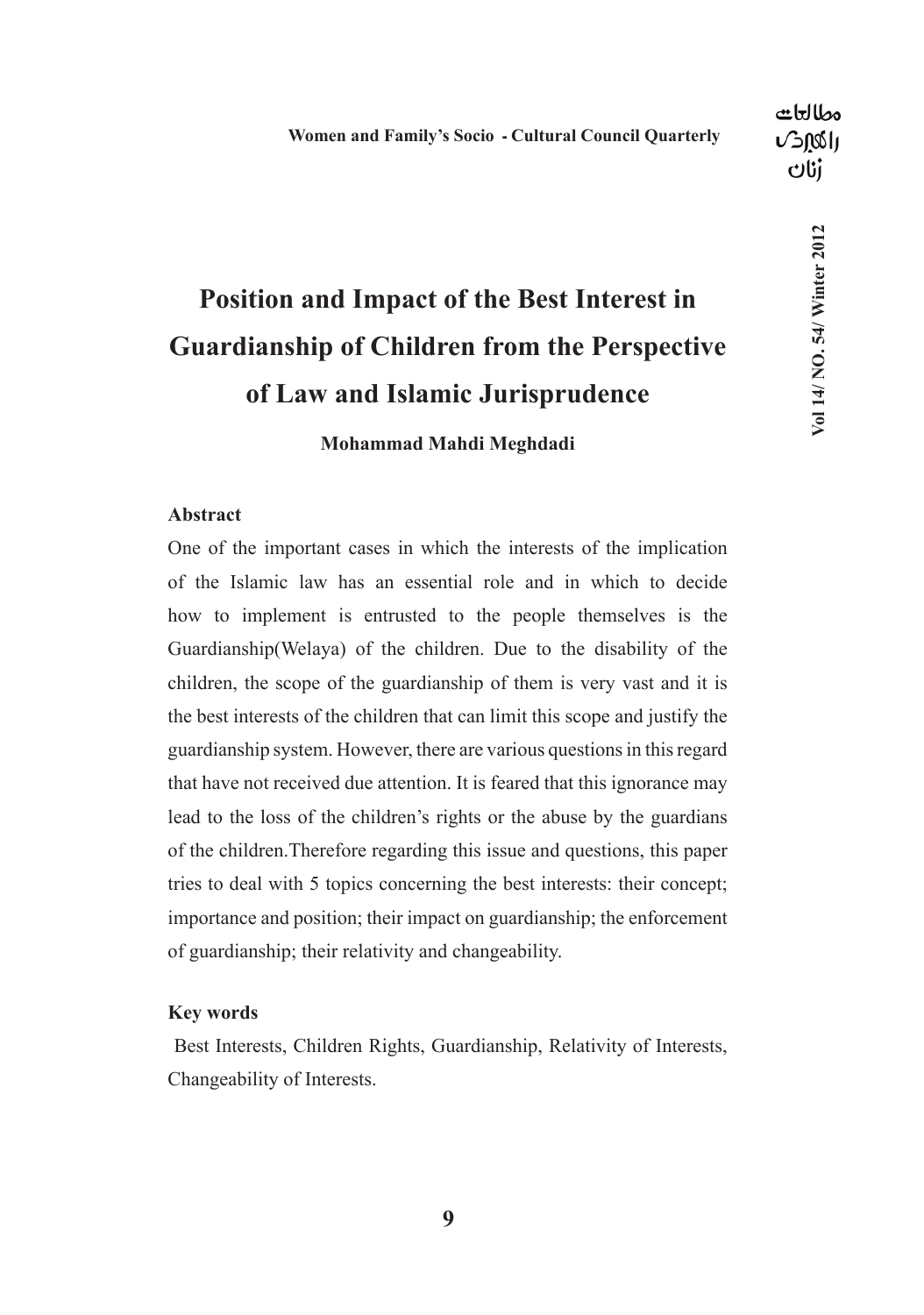Vol 14/ NO. 54/ Winter 2012

## **Comparative Consideration of Islam Religious Commandments and International law Newest**

**about Law Family**

**Leila Raeisi Mahmood Ashrafy**

#### **Abstract**

The family in international perspective is important so that the twentyfifth of Ordibehesht (the fifteenth of May) is known as International Day of Families. Such action means that family is facing global issues that demand international effects. On the other hand, also international documents affected the family and about family, marriage and especially women and children rights, changed traditional and legal foundations of the family including marriage, divorce and the right to employment and other aspects. So consider law transformation of family in international documents in compare with Islam religious commandments and Iran law is very important. IN this article will try to prove that Islam religious commandments in the past time in progressive form express all of this international documents intent.

#### **Key words**

Family, Islam Religious Commandments, International Documents, Marriage.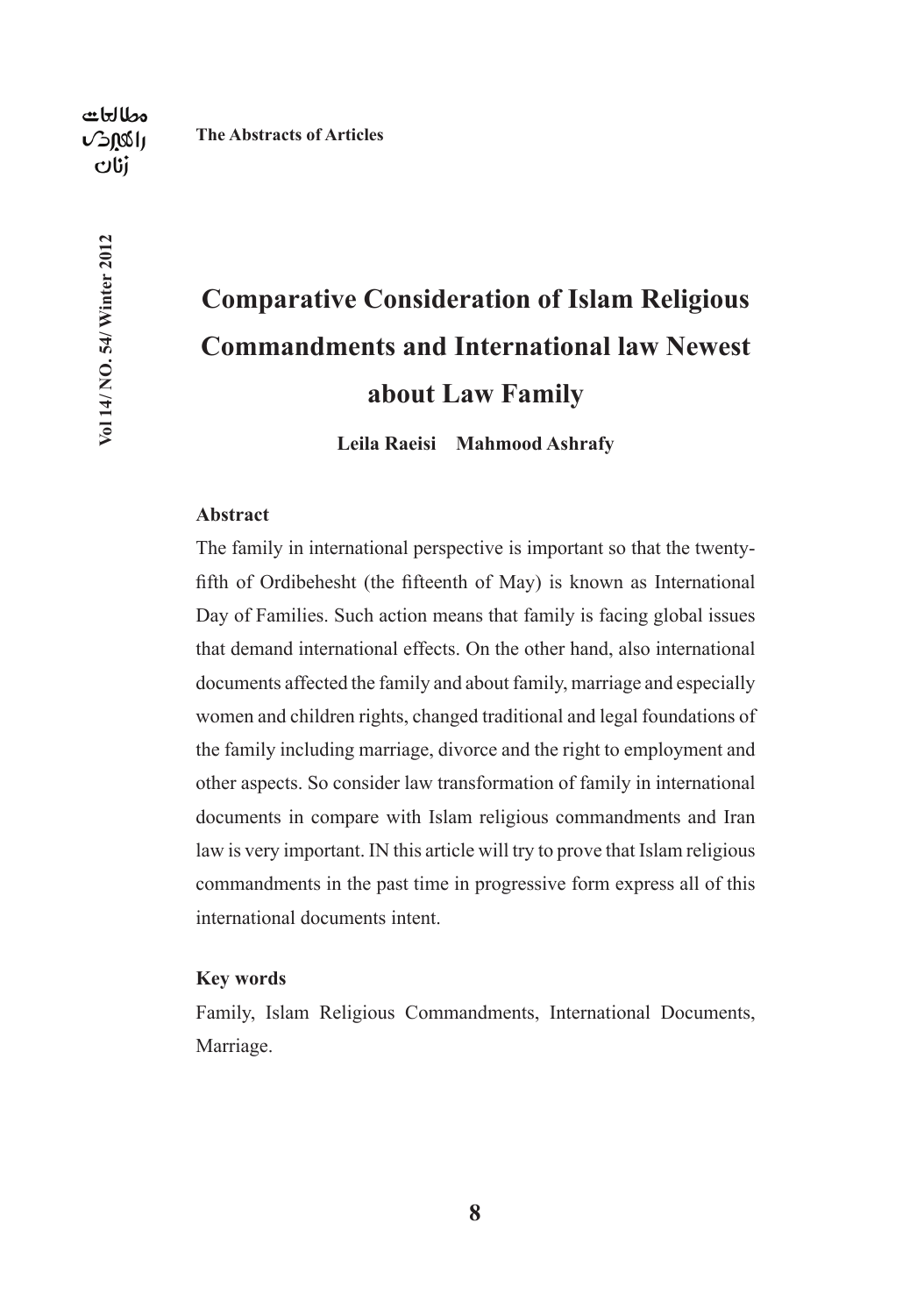### **Possibility of Extension The legal Protections of Marriage with Foreign Nationals**

**Mohsen Naeeni Imani Mahmood Sadeghi Fatemeh Abdi**

#### **Abstract**

Family, as the first social institution, affects the society larger than itself. The importance of the family as the key element of each sound society and strengthening relations between couples outline necessity of legal arrangements. Since females suffer more damages and losses due to collapse of the family so formulation of more supportive laws is required by the legislator. Therefore regarding Iranian civil law, support of the legislator from females married with foreign nationals and priority of each provision of the law of Iranian females married with foreign nationals has been compared and studied in present research in order to protect the family in direction of stability of marital relationships. Results obtained from this study show that supportive laws are limited in case of Iranian females married with foreign males and there is no essential support. Thus the necessity of more supports is felt based of importance of the family.

#### **Key words**

Marriage, Foreign Nationals, Nationality, Supportive Rules.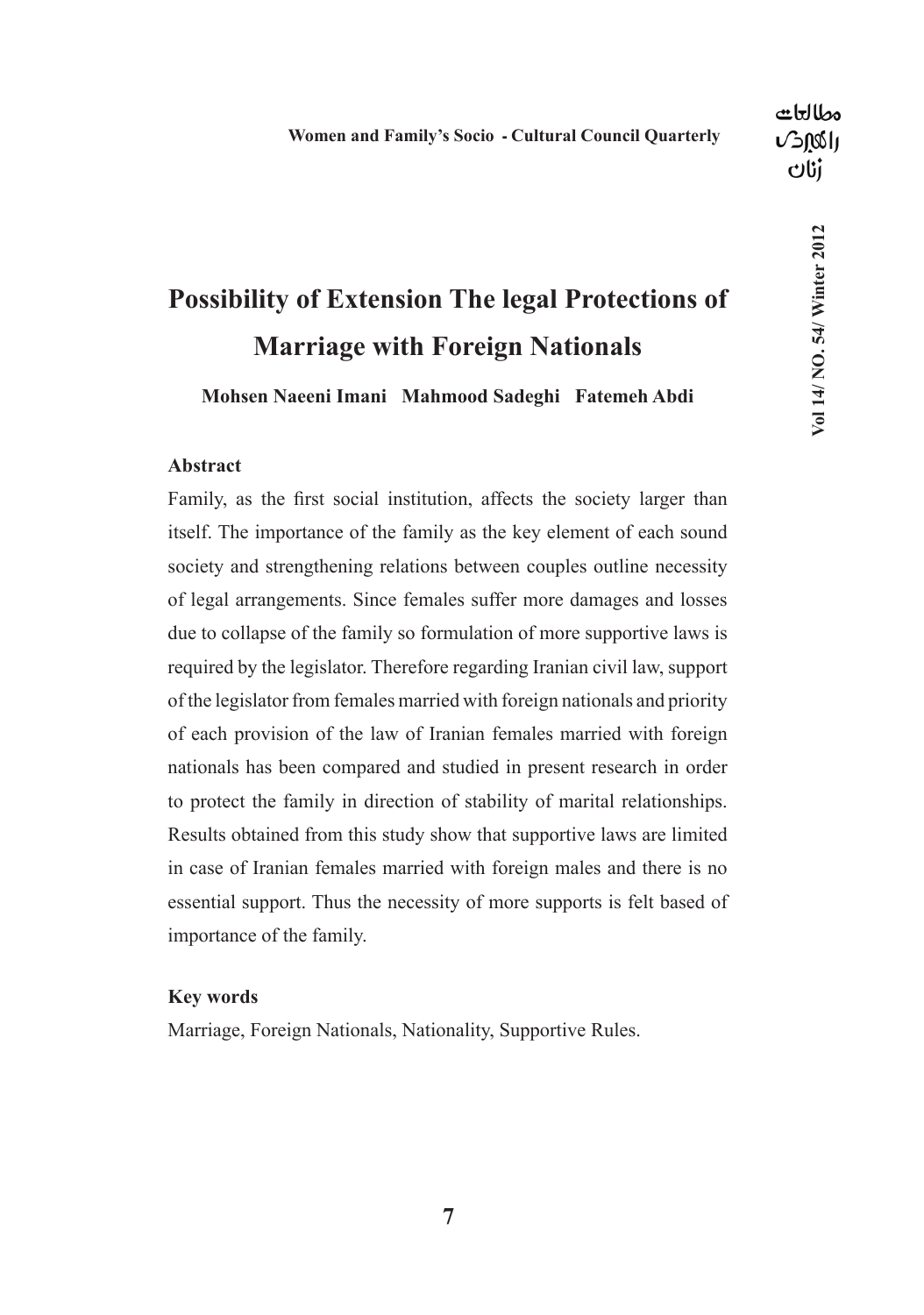Vol 14/ NO. 54/ Winter 2012

## **Woman Remarriage and Right of Guardianship of Hed Childrens.**

**Mahdi Rahbar Saleh Saadat**

#### **Abstract**

On based on imamieh jurisprudence - on the basis of quoted causes - and considering to the maked laws in this case, remarriage of a woman who has childrens from her first husband, cause divesting her guardianship of her childrens.for this, the woman is forced to deprive herself of remarriage to not lose her guardianship of her childrens this situation sometimes causes psychotic, social and economical irreparable results for a woman. Whereas divorsed man remarriage don't divest his guardianship of his childrens. This essay, with regarding to jurisprudencial and juridical works about the guardianship arguments, says in this case, on the one hand expediency of child and on the other hand ruling conditions of man and woman life sould be regarded. for this merely mother remarriage shouldn't be caused to divest her guardianship. In the end of this essay, we give some suggestions to reform the pertaining laws.

#### **Key words**

Divorse, Remarriage, Guardianship, Destitution, Expediency.